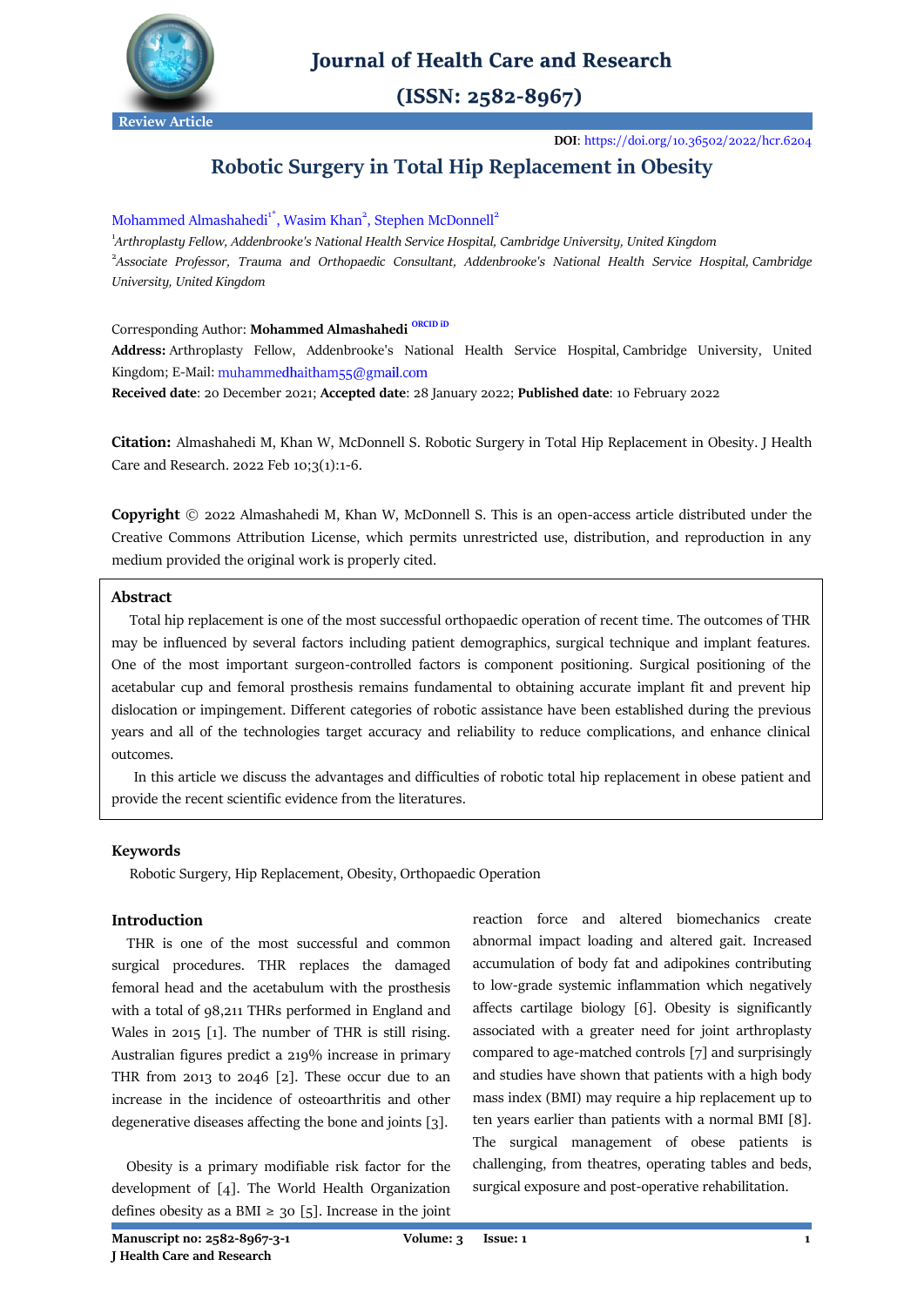## **Review Article**

 Robotic-assisted THR, first introduced in the 1990s, provides accurate and reproducible component positioning and balancing of soft tissue [9]. These benefits may contribute to longer implant survival and a decrease need for revision surgery [10]. The implants insertion appears to be one of the fundamental factors for implant survival. Poor positioning was correlated to a higher rate of intra-prosthetic or periprosthetic dislocation [9]. In addition, impingement, pain, leg length discrepancy, accelerated implant wear, loosening [11] poor functional outcomes, and increased surgical revision rates were also correlated to poor implant positioning. Long-term outcomes and survivorship of THR are dependent on the accurate restoration of hip biomechanics, which is achieved through optimal component positioning [12]. It is evident that suboptimal component positioning leads to joint instability, increased wear and poor function [13]. There are 3 robots in orthopaedic passive, active (autonomous) and semi-active (haptic). The latter two are commonly used.

 In passive robotic systems, the surgeon retains control of the robot throughout the procedure. While in the semi active systems require the surgeon to guide the robotic arm for bony preparation via a haptic feedback mechanism that ensures minimal deviation from the pre-determined surgical plan and it is a common robotic system used now [14,15]. The robot was programmed using pre-operative computed tomography (CT) to carry out bony preparation for component implantation once adequate surgical exposure was achieved intra-operatively.

 The longer-term outcomes in obese patients following primary robotic THR is unclear, with some studies reporting similar outcomes to patients with a normal BMI [16-18], and some reporting inferior outcome [19]. Perets et al. looked at patient satisfaction at a minimum of two-year follow-up [20]. For the robotic Total Hip cases considered in this study, mean patient satisfaction was a high 9.3 out of 10 [20].

## **Advantage of Robotic Surgery**

 Callanan et al. reported on acetabular cup positioning performed by several experienced surgeons during a 5-year period, using the conventional THR technique, they reported 47% of cups were in their modified safe zone. Their results were superior using the conventional  $(62%)$  and robotic techniques  $(92%)$ in placing the cup in their modified safe zone in obese patients [21].

 Callanan et al. suggested a modified safe zone with inclination of 30 to 45 degrees and anteversion of 5 to 25 degrees [21]. They suggested a lower upper limit of inclination 45 degrees instead of 50 degrees suggested by Lewinnek et al. based on the study by Leslie et al. [22] that showed increased wear and edge loading in THRs with a hard-on-hard bearing surface with an abduction angle greater than 45 degrees.

 Suarez-Ahedo et al. studied bone preservation during acetabular reaming in primary THR and performed a matched pair control study which demonstrated that when compared to conventional THR ( $n=57$ ), robotic-arm assisted THR ( $n=57$ ) allowed for more precise reaming [23]. This led to the use of smaller acetabular cups in relation to the patient's femoral head size. Using acetabular bone resection, these results suggested greater preservation of bone stock using robotic-arm assisted THR compared to conventional THR [23].

#### **The Importance of the Learning Curve**

 According to surgical team learning curve, Redmond et al. researched the learning curve during the adoption of robotic-arm assisted THR as measured by component position, operative time and complications [24]. The robot provides a single-ream option, eliminating the need for the surgeon to perform multiple reams to achieve final ream size, for this, performing reaming and cup insertion may enhance the ergonomic health and reduce the workload demand on the surgeon [25].

 Surgeons who performed robotic THRs demonstrated reduced caloric expenditure during acetabular reaming and acetabular implantation [26]. With the robotic system assisting through use of a stereotactic boundary, the surgeons also reported less physical and mental demand during acetabular reaming and acetabular implantation, with statistically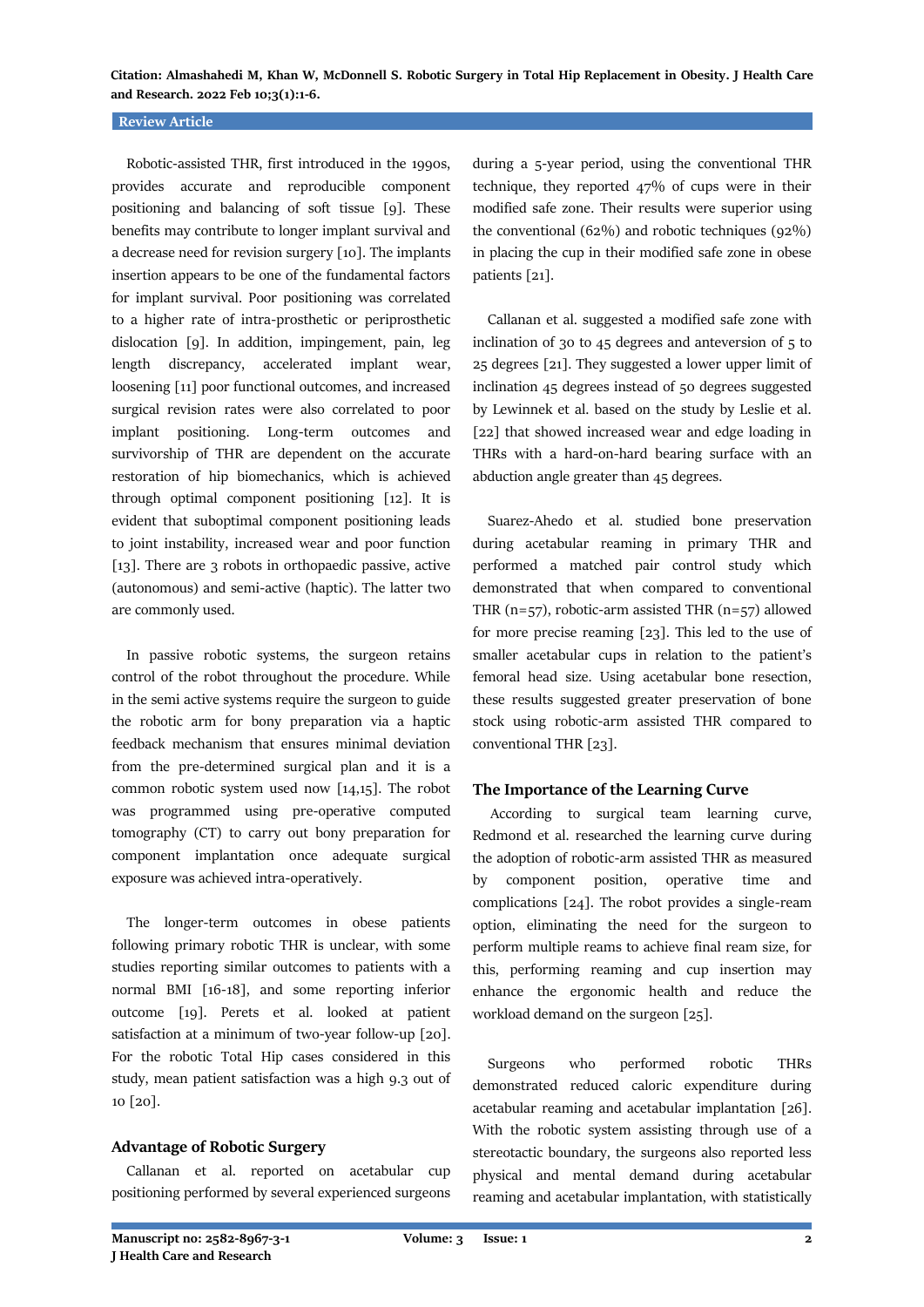#### **Review Article**

significantly less mental demand during acetabular reaming in robotic THR group [27].

 The authors reported a decreased risk of acetabular component malpositioning with robot experience [24]. A learning curve of 35 cases was observed, as a decreased incidence of acetabular component outliers and decreased operative times were noted with increased surgical experience with the robot [24].

#### **Length of Stay**

 When exploring a patient's road to recovery, their length of stay in hospital after surgery is a key factor to consider. Heng et al. retrospectively compared the length of stay of 45 patients who underwent robotic THRs against those who received conventional THR [28]. They reported similar results in both groups, however once the patients who required inpatient rehabilitation were excluded, the robotic group had a shorter hospital stay (4.22 days vs. 5.93) [28]. This finding was further validated by another study conducted by Banchetti et al., who retrospectively analyzed 107 patients at 24-months follow-up (robotic THR,  $n= 56$ ; conventional THR,  $n=51$  [29].

 Overall, early data from these studies suggests that obese patients who undergo robotic THR may be able, on average, to go back home sooner after surgery than those who undergo conventional THR. This may give a great advantage for the patients well-being and offer financial benefits to healthcare institutions, since a reduction in length of hospitalization has the potential to reduce economic burden to hospitals [29]. In addition, these findings have the potential to offer financial benefits to healthcare institutions since a reduction in the length of stay post–robotic THR surgery potentially reduces the economic burden to hospitals. This is a key area being investigated by various surgeons worldwide.

## **Cost Effectiveness**

 In assessing the potential effects of robotic THR on costs to private payers and Medicare, Maldonado and colleagues created a Markov model to compare the costs of robotic THR and conventional THR [25]. The model considered the cost of postoperative events such as infection, dislocation and revisions [25]. Using

clinical data from 555 patients and comparing it with literature, the model simulated the outcomes and cumulative costs over five years [25]. Cost estimates were taken from the Medicare Standard Analytical Files and a modifier was used to estimate private payer costs [25]. The model showed that robotic THR was cost effective compared to conventional THR for Medicare (\$14,228 vs. \$15,313) and private pay (\$23,816 vs. \$25,633) [25].

 Further benefits include intra-operative calculations of hip length, offset and combined version, and the ability to make the relevant component adjustments accordingly. All of these are difficult to achieve in conventional THR in obese patients [30]. The robotic system increased the cost compared to conventional THR [31]. Positioning of the acetabular cup in obese patients may be more challenging [32], In addition, malposition of the acetabular component is a prime cause of [33] hip instability, which is the most common cause for revision in the United States [34].

#### **Operative Time**

 Kong et al. published a retrospective comparative cohort study of a professional manual surgeon's first 100 robotic-assisted THRs compared to the surgeon's last 100 manual cases [35]. The average operating time of robotic assisted THR was  $95.92 \pm 15.64$  minutes, ranging from 68 to 145 minutes [35]. The learning curve was assessed using a cumulative summation test for learning curve analysis which demonstrated that after the 14th case, a downtrend in the surgeon's operative time began [35]. There was no statistical difference between the first 14 cases versus cases 15 to 100 when considering cup positioning, postoperative LLD, offset and Harris hip score (HHS) [35]. Results indicate that there was a 14-case learning curve when considering operative time; however, the authors noticed that this learning curve did not impact patient outcomes [35].

 Heng et al. carried out a retrospective comparison of a single surgeon's last 45 conventional THRs performed prior to changing to the robotic-arm assisted system, and compared them with the first 45 robotic-arm assisted THRs [36]. When comparing surgical times between the two groups, they found that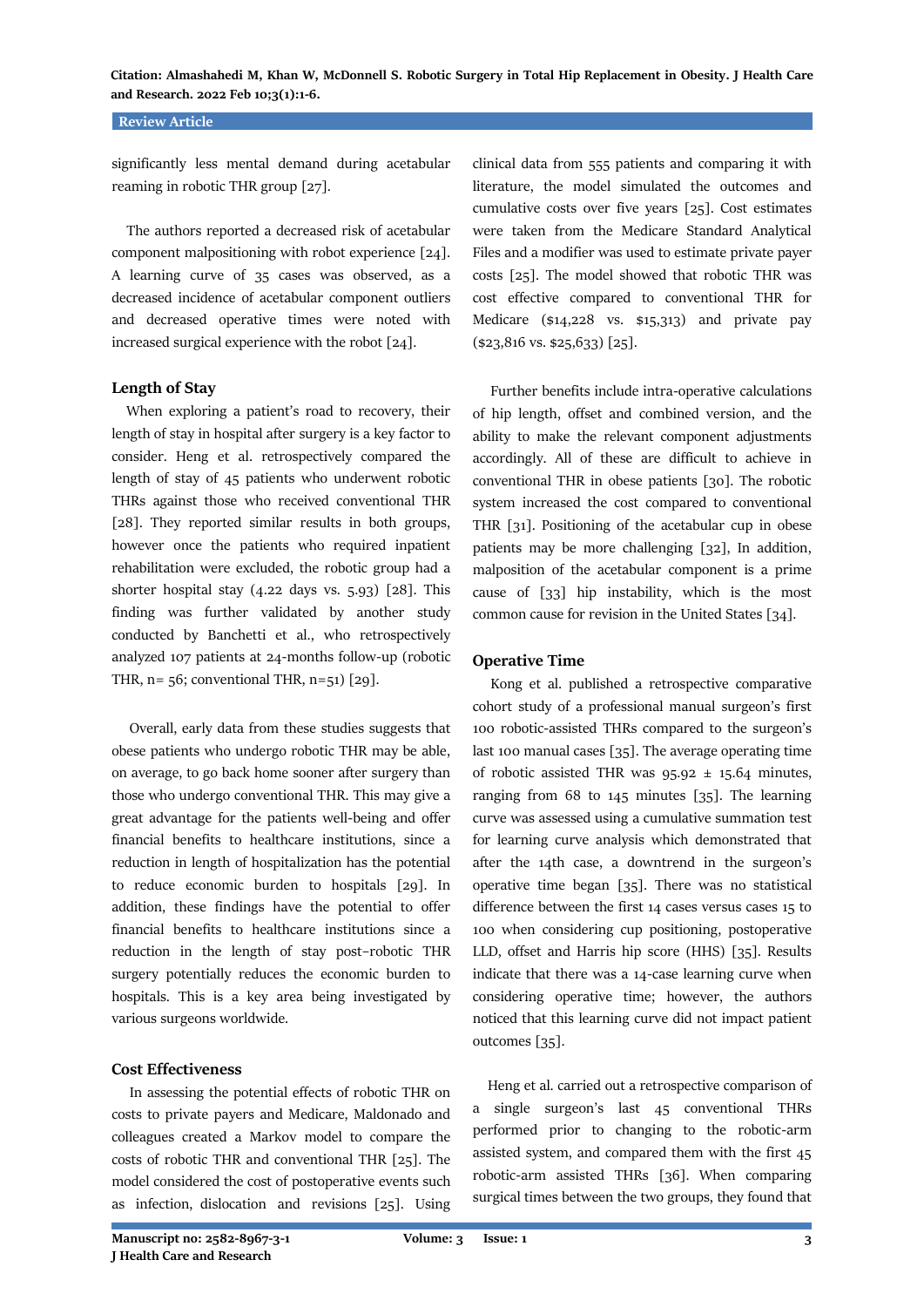## **Review Article**

the average surgical time was 96.7 minutes for the robotic-arm assisted group and 84.9 minutes for conventional group [36]. Upon further analysis, the authors determined that each robotic arm assisted operation was approximately one minute shorter than the previous robotic operation and the average time for the last 10 cases was reduced to 82.9 minutes, which was quicker than the average time of the conventional group. It was concluded that surgical time is comparable with conventional techniques after the initial learning curve of approximately 35 cases [36].

 The surgical time in operating an obese patient is longer due to preoperative preparation and longer time for surgical exposure. In addition, the robot needs time for setup and draping, so all these factors add up. Furthermore, the difficulty in reaming the acetabulum in obese patients and placing the final cup can also be challenging for the surgeons.

## **Conclusion**

 This study has some limitations, mainly due to the low level of evidence of the papers available on this topic which did not provide clear guidelines, however, this could represent a helpful starting point from which to address further research on this relevant topic.

 The robotic THR in obese patients is challenging and can be associated with complications including a cost of the robot, the presence of an engineer during the surgery, blood loss, long operation time and difficulty in positioning the acetabular cup. In the other hand, the precise acetabular cup position and with soft tissue balance, are major advantages in the use of robot in THR. We need further studies and researches with long term follow up to understand topic correctly.

## **References**

[1] National Joint Registry. 13th annual report 2016: National Joint Registry for England, Wales, Northern Ireland and the Isle of Man. United Kingdom: National Joint Registry; 2016 [cited 2018 Aug 16]. Available from:

[https://www.njrcentre.org.uk/njrcentre/Portals/0/Do](https://www.njrcentre.org.uk/njrcentre/Portals/0/Documents/England/Reports/13th%20Annual%20Report/07950%20NJR%20Annual%20Report%202016%20ONLINE%20REPORT.pdf) [cuments/England/Reports/13th%20Annual%20Repor](https://www.njrcentre.org.uk/njrcentre/Portals/0/Documents/England/Reports/13th%20Annual%20Report/07950%20NJR%20Annual%20Report%202016%20ONLINE%20REPORT.pdf) [t/07950%20NJR%20Annual%20Report%202016%20](https://www.njrcentre.org.uk/njrcentre/Portals/0/Documents/England/Reports/13th%20Annual%20Report/07950%20NJR%20Annual%20Report%202016%20ONLINE%20REPORT.pdf) [ONLINE%20REPORT.pdf](https://www.njrcentre.org.uk/njrcentre/Portals/0/Documents/England/Reports/13th%20Annual%20Report/07950%20NJR%20Annual%20Report%202016%20ONLINE%20REPORT.pdf)

[2] Inacio MCS, Graves SE, Pratt NL, Roughead EE, Nemes S. Increase in Total Joint Arthroplasty Projected from 2014 to 2046 in Australia: A Conservative Local Model With International Implications. Clin Orthop Relat Res. 2017 Aug;475(8):2130-37. [**PMID**: [28488253\]](https://pubmed.ncbi.nlm.nih.gov/28488253/)

[3] Johnson VL, Hunter DJ. The epidemiology of osteoarthritis. Best Pract Res Clin Rheumatol. 2014 Feb;28(1):5-15. [**PMID**[: 24792942\]](https://pubmed.ncbi.nlm.nih.gov/24792942/)

[4] Marks R, Allegrante JP. Body mass indices in patients with disabling hip osteoarthritis. Arthritis Res. 2002;4(2):112-16. [**PMID**: [11879546\]](https://pubmed.ncbi.nlm.nih.gov/11879546/)

[5] Arden NK, Kiran A, Judge A, Biant LC, Javaid MK, Murray DW, Carr AJ, Cooper C, Field RE. What is a good patient reported outcome after total hip replacement? Osteoarthritis Cartilage. 2011 Feb;19(2):155-62. [**PMID**: [20951814\]](https://pubmed.ncbi.nlm.nih.gov/20951814/)

[6] Guilak F. Biomechanical factors in osteoarthritis. Best Pract Res Clin Rheumatol. 2011 Dec;25(6):815-23. [**PMID**: [22265263\]](https://pubmed.ncbi.nlm.nih.gov/22265263/)

[7] Harms S, Larson R, Sahmoun AE, Beal JR. Obesity increases the likelihood of total joint replacement surgery among younger adults. Int Orthop. 2007 Feb;31(1):23-26. [**PMID**: [16688455\]](https://pubmed.ncbi.nlm.nih.gov/16688455/)

[8] Haynes J, Nam D, Barrack RL. Obesity in total hip arthroplasty: does it make a difference? Bone Joint J. 2017 Jan;99-B (1 Supple A):31-36. [**PMID**: [28042116\]](https://pubmed.ncbi.nlm.nih.gov/28042116/)

[9] Lewinnek GE, Lewis JL, Tarr R, Compere CL, Zimmerman JR. Dislocations after total hipreplacement arthroplasties. J Bone Joint Surg Am. 1978 Mar;60(2):217-20. [**PMID**[: 641088\]](https://pubmed.ncbi.nlm.nih.gov/641088/)

[10] Lang JE, Mannava S, Floyd AJ, Goddard MS, Smith BP, Mofidi A, Seyler TM, Jinnah RH. Robotic systems in orthopaedic surgery. J Bone Joint Surg Br. 2011 Oct;93(10):1296-99. Erratum in: J Bone Joint Surg Br. 2011 Dec;93(12):1679. [**PMID**[: 21969424\]](https://pubmed.ncbi.nlm.nih.gov/21969424/)

[11] Yoder SA, Brand RA, Pedersen DR, O'Gorman TW. Total hip acetabular component position affects component loosening rates. Clin Orthop Relat Res. 1988 Mar;(228):79-87. [**PMID**: [3342591\]](https://pubmed.ncbi.nlm.nih.gov/3342591/)

[12] Bukowski BR, Anderson P, Khlopas A, Chughtai M, Mont MA, Illgen RL 2nd. Improved Functional Outcomes with Robotic Compared with Manual Total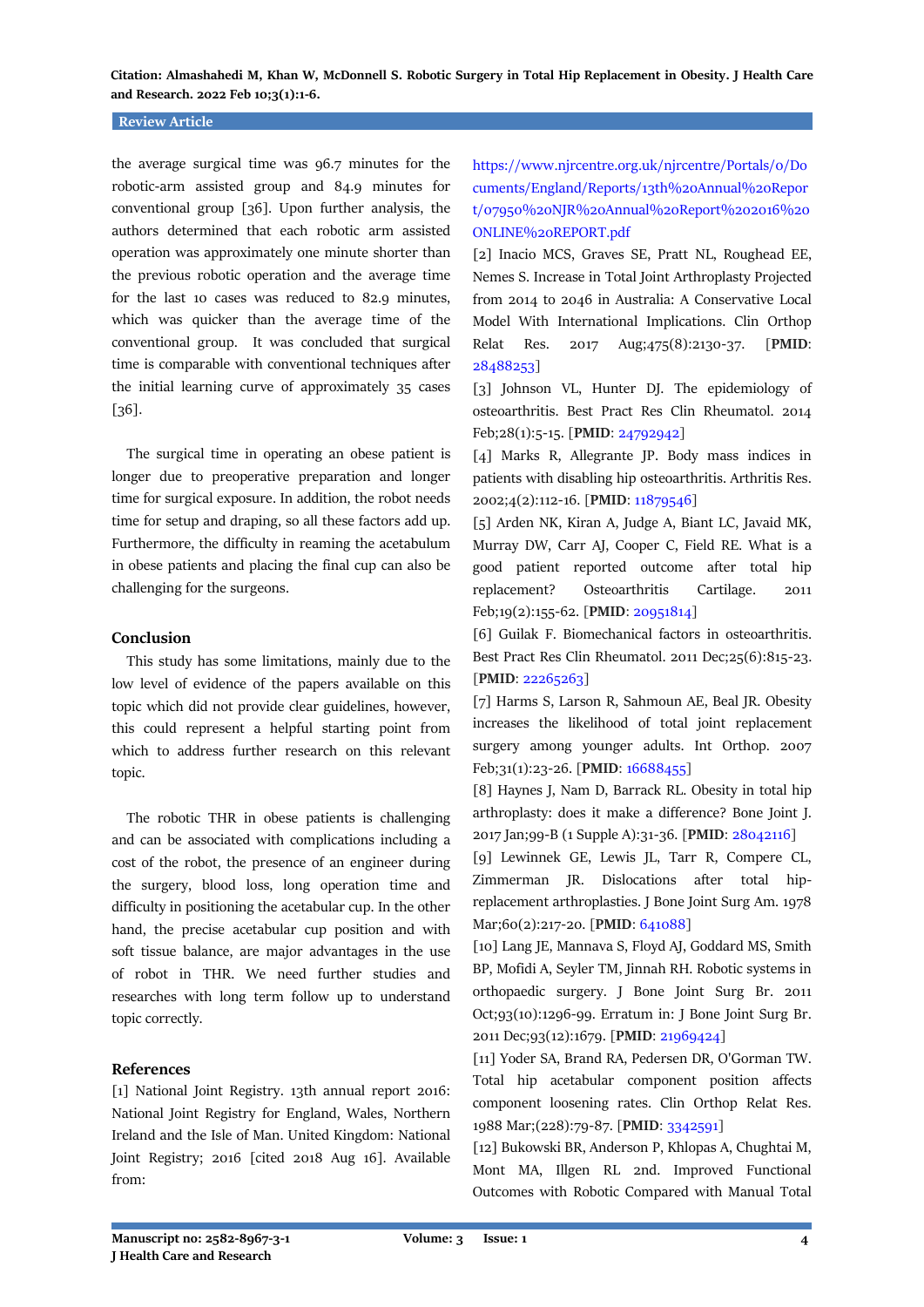#### **Review Article**

Hip Arthroplasty. Surg Technol Int. 2016 Oct 26;29:303-308. [**PMID**: [27728953\]](https://pubmed.ncbi.nlm.nih.gov/27728953/)

[13] Cassidy KA, Noticewala MS, Macaulay W, Lee JH, Geller JA. Effect of femoral offset on pain and function after total hip arthroplasty. J Arthroplasty. 2012 Dec;27(10):1863-69. [**PMID**: [22810007\]](https://pubmed.ncbi.nlm.nih.gov/22810007/)

[14] Kayani B, Konan S, Ayuob A, Ayyad S, Haddad FS. The current role of robotics in total hip arthroplasty. EFORT Open Rev. 2019 Nov 1;4(11):618-25. [**PMID**: [31754468\]](https://pubmed.ncbi.nlm.nih.gov/31754468/)

[15] Perets I, Mu BH, Mont MA, Rivkin G, Kandel L, Domb BG. Current topics in robotic-assisted total hip arthroplasty: a review. Hip Int. 2020 Mar;30(2):118- 24. [**PMID**: [31868012\]](https://pubmed.ncbi.nlm.nih.gov/31868012/)

[16] Lowe GD, Haverkate F, Thompson SG, Turner RM, Bertina RM, Turpie AG, Mannucci PM. Prediction of deep vein thrombosis after elective hip replacement surgery by preoperative clinical and haemostatic variables: the ECAT DVT Study. European Concerted Action on Thrombosis. Thromb Haemost. 1999 Jun;81(6):879-86. [**PMID**: [10404761\]](https://pubmed.ncbi.nlm.nih.gov/10404761/)

[17] Haverkamp D, Klinkenbijl MN, Somford MP, Albers GH, van der Vis HM. Obesity in total hip arthroplasty--does it really matter? A meta-analysis. Acta Orthop. 2011 Aug;82(4):417-22. [**PMID**: [21657972\]](https://pubmed.ncbi.nlm.nih.gov/21657972/)

[18] Lehman DE, Capello WN, Feinberg JR. Total hip arthroplasty without cement in obese patients. A minimum two-year clinical and radiographic follow-up study. J Bone Joint Surg Am. 1994 Jun;76(6):854-62. [**PMID**[: 8200892\]](https://pubmed.ncbi.nlm.nih.gov/8200892/)

[19] Jackson MP, Sexton SA, Yeung E, Walter WL, Walter WK, Zicat BA. The effect of obesity on the midterm survival and clinical outcome of cementless total hip replacement. J Bone Joint Surg Br. 2009 Oct;91(10):1296-300. [**PMID**: [19794162\]](https://pubmed.ncbi.nlm.nih.gov/19794162/)

[20] Perets I, Walsh JP, Close MR, Mu BH, Yuen LC, Domb BG. Robot-assisted total hip arthroplasty: Clinical outcomes and complication rate. Int J Med Robot. 2018 Aug;14(4):e1912. [**PMID**: [29761618\]](https://pubmed.ncbi.nlm.nih.gov/29761618/)

[21] Callanan MC, Jarrett B, Bragdon CR, Zurakowski D, Rubash HE, Freiberg AA, Malchau H. The John Charnley Award: risk factors for cup malpositioning: quality improvement through a joint registry at a tertiary hospital. Clin Orthop Relat Res. 2011 Feb;469(2):319-29. [**PMID**[: 20717858\]](https://pubmed.ncbi.nlm.nih.gov/20717858/)

[22] Leslie IJ, Williams S, Isaac G, Ingham E, Fisher J.

High cup angle and microseparation increase the wear of hip surface replacements. Clin Orthop Relat Res. 2009 Sep;467(9):2259-65. [**PMID**[: 19363640\]](https://pubmed.ncbi.nlm.nih.gov/19363640/)

[23] Suarez-Ahedo C, Gui C, Martin TJ, Chandrasekaran S, Lodhia P, Domb BG. Robotic-arm assisted total hip arthroplasty results in smaller acetabular cup size in relation to the femoral head size: a matched-pair controlled study. Hip Int. 2017 Mar 31;27(2):147-52. [**PMID**[: 28362049\]](https://pubmed.ncbi.nlm.nih.gov/28362049/)

[24] Redmond JM, Gupta A, Hammarstedt JE, Petrakos AE, Finch NA, Domb BG. The learning curve associated with robotic-assisted total hip arthroplasty. I Arthroplasty. 2015 Jan;30(1):50-54. [**PMID**: [25262438\]](https://pubmed.ncbi.nlm.nih.gov/25262438/) [25] Maldonado DR, Go CC, Kyin C, Rosinsky PJ, Shapira J, Lall AC, Domb BG. Robotic Arm-assisted Total Hip Arthroplasty is More Cost-Effective Than Manual Total Hip Arthroplasty: A Markov Model Analysis. J Am Acad Orthop Surg. 2021 Feb 15;29(4):e168-77. [**PMID**: [32694323\]](https://pubmed.ncbi.nlm.nih.gov/32694323/)

[26] Abbruzzese K, Byrd Z, Smith R, Valentino A, Yanoso-Scholl L, Harrington MA, Parsley Assessment of Surgeon Biometrics During Manual and Robotic-Assisted Total Hip Arthroplasty. In Orthopaedic Proceedings 2020 Feb (Vol. 102, No. SUPP<sub>1</sub>, pp. 101-101). The British Editorial Society of Bone & Joint Surgery.

[27] Valentino A, Scholl L, Hampp EL, Smith R, Byrd Z, Mont M. Physical and mental demand during total hip arthroplasty. Presented at: Orthopaedic Research Society (ORS) Annual Meeting; February 8-11, 2020; Phoenix, AZ.

[28] Heng YY, Gunaratne R, Ironside C, Taheri A. Conventional vs robotic-arm assisted total hip arthroplasty (THA) surgical time, transfusion rates, length of stay, complications and learning curve. J Arthritis. 2018;7(4):1.

[29] Banchetti R, Dari S, Ricciarini ME, Lup D, Carpinteri F, Catani F, Caldora P. Comparison of conventional versus robotic-assisted total hip arthroplasty using the mako system: An Italian retrospective study. J Health and Soc Sci. 2018;3(1):37- 48.

[30] Siebel T, Käfer W. Klinisches outcome nach roboter-assistierter versus konventionell implantierter hüftendoprothetik: Prospektive, kontrollierte untersuchung von 71 patienten. Z Orthop Ihre Grenzgeb. 2005;143:391–98.